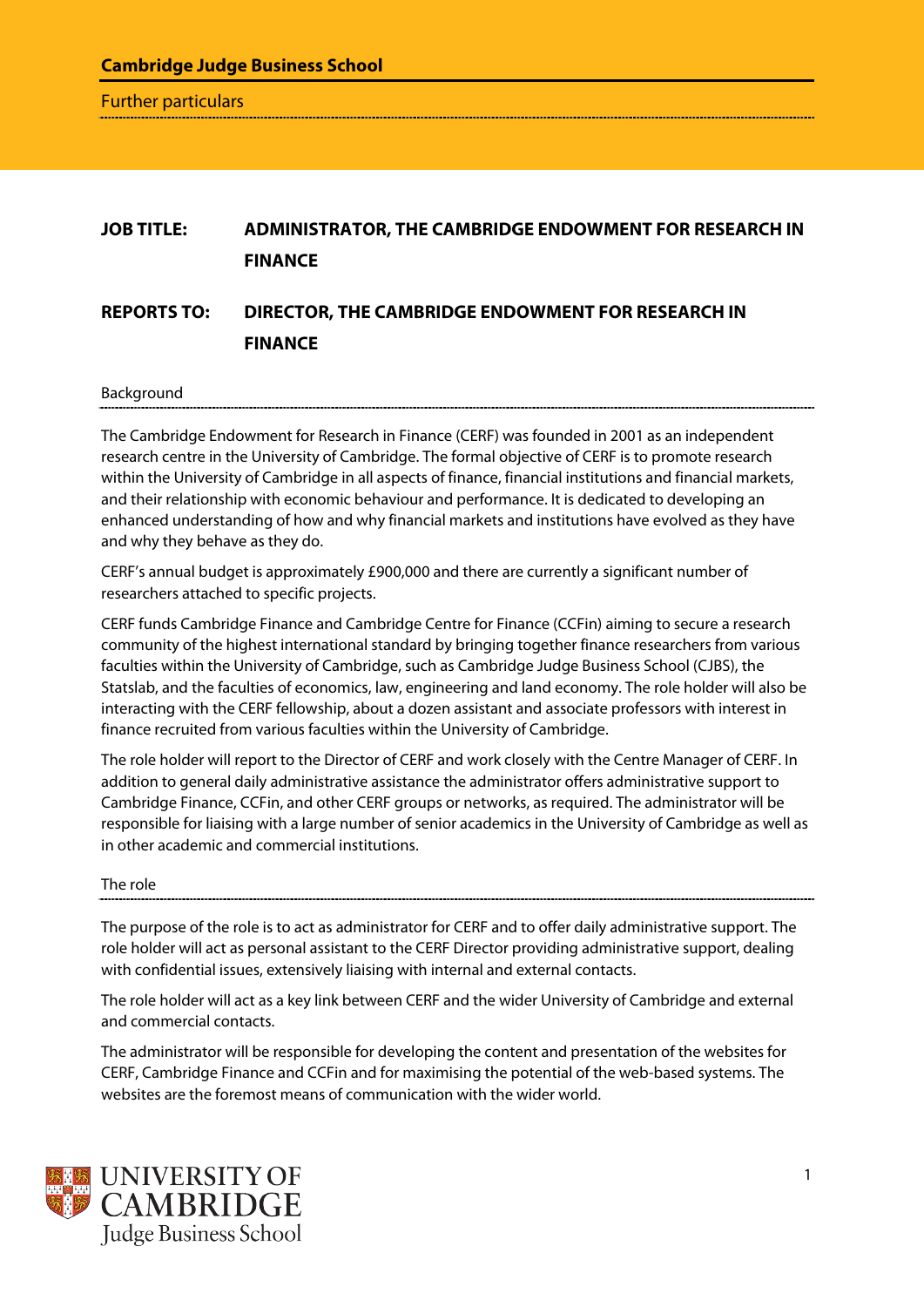The post holder will also be responsible for dealing with enquires, providing advice and guidance on University policies, organising academic events such as seminars and conferences, committee work involving the preparation of agenda and minutes.

The administrator will be responsible for the day to day running of CERF activities, setting up routines and appropriate systems. The administrator will assist the Centre Manager in preparing budgets and accounts and maintaining financial record keeping.

# **Main responsibilities**

## Administrative duties

- Provide administrative support for all CERF activities and initiatives: events, projects, committees, reports, funding.
- Manage CERF team inbox, responding to emails, alerting Director and Centre Manager regarding urgent matters.
- Electronic and other filing.
- Computer file and directory management overall control of a comprehensive filing system taking ultimate responsibility for updates and amendments.
- Collate information and manage complex sets of information, using excel spreadsheets.
- Together with the centre manager maintain confidential files, including committee papers and personal files.
- Attend team meetings and take minutes and inputting into office decisions.
- Assist with interviewing and onboarding of new staff and grant funding applicants.
- Provide personal assistant/secretarial service to the Director:
	- o Manage and maintain diary, arrange schedules and itineraries and administration of expenses as required;
	- o Prepare agendas, meetings, minutes and briefs for action by the Director. Respond to emails on behalf of the Director;
	- o The role holder needs to have extensive knowledge of Director's work in order to deal efficiently with enquires, handling these personally or passing them to the centre manager or making sensible and clear notes for the Director's attention.
- Greet visitors, often important guest, and potential university donors.
- Attend meetings both internally and externally.
- Other administrative support, as required.

## Events: leading on organising and running events

- Organise events independently and assisting at conferences.
- Prepare budgets for events based on CERF annual budget.
- Contact venues and suppliers and obtaining quotes.
- Keep and update events' diary.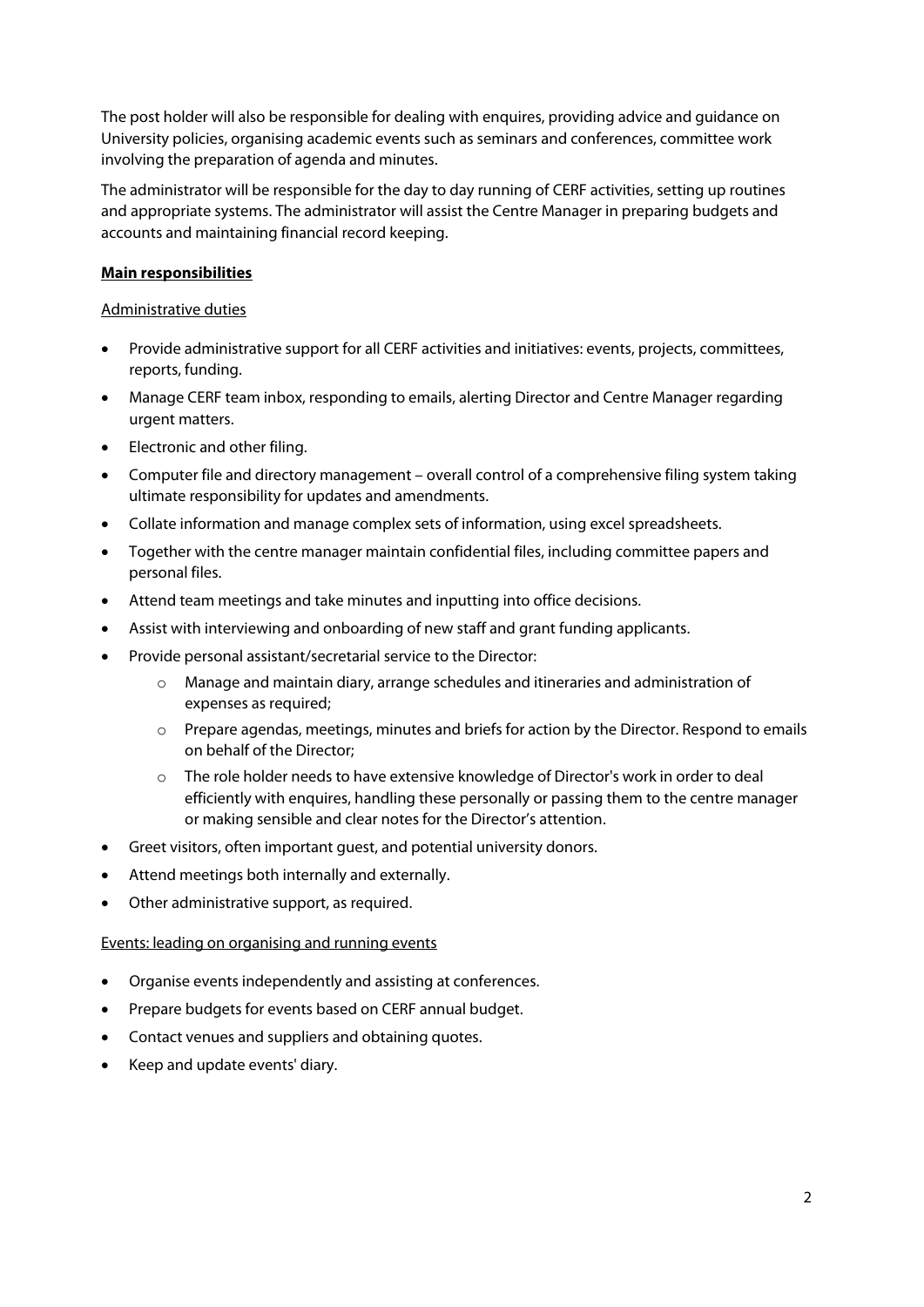- Contact speakers and book hotels and meals as required; travel arrangements, reimbursement procedures.
- Run events in person, online or in hybrid form, as required. Set up events' webpages and registration pages.
- Advertise events and send out invitations.
- Collate information: attendees, calls for papers, delegate information.
- Prepare and collate events' reports and statistics, as required.

## Manage websites

- Ensure that the websites are relevant, complete, up to date and accurate, in consultation with the Director and Centre Manager.
- The role holder will maintain day-to-day oversight of the websites and liaise with CJBS Online Communications team, the University web services and other stakeholders, as required.
- Periodically review the content of the websites and set up routine updates.
- Facilitate the creation/update of pages and its content using content management systems;
- The role holder may attend University Computing Service and other training as required.
- Engage with members of staff to answer routine queries on web issues.
- Create, collate and proofread content for websites.

#### Communication and liaison

- Communicate with all CERF groups (CERF board, other senior academics, Cambridge Finance managers, CCFin Alumni, CJBS Faculty, Fellows, Research Assistant and Associates, Scholarship holders, visitors and speakers, industry practitioners), send out event invitations, information about initiatives, set up meetings, collect information from CERF groups for board meetings and various reports.
- Set up meetings and select committees and attend meetings as required, take minutes.
- Liaise with senior management, professors, and other relevant bodies, as appropriate, including regular communication with other administrative staff at CJBS and other University departments.
- Ensure that communications are received throughout by all different CERF groups and staff, so all relevant members of staff are keep informed, different types of communications will be used including emails, notices, advertisements, website announcements, newsletters and bulletins.
- Liaise with external partners, as required.

## Financial

- Assist the Centre Manager with CERF budgets and accounts and with writing financial reports.
- Assist the Centre Manager with processing expenses and raising purchase orders, ensure they are compliant with the University rules, keeping concise records.
- Approve and process reimbursement claims.
- Budgetary control of events expenditure.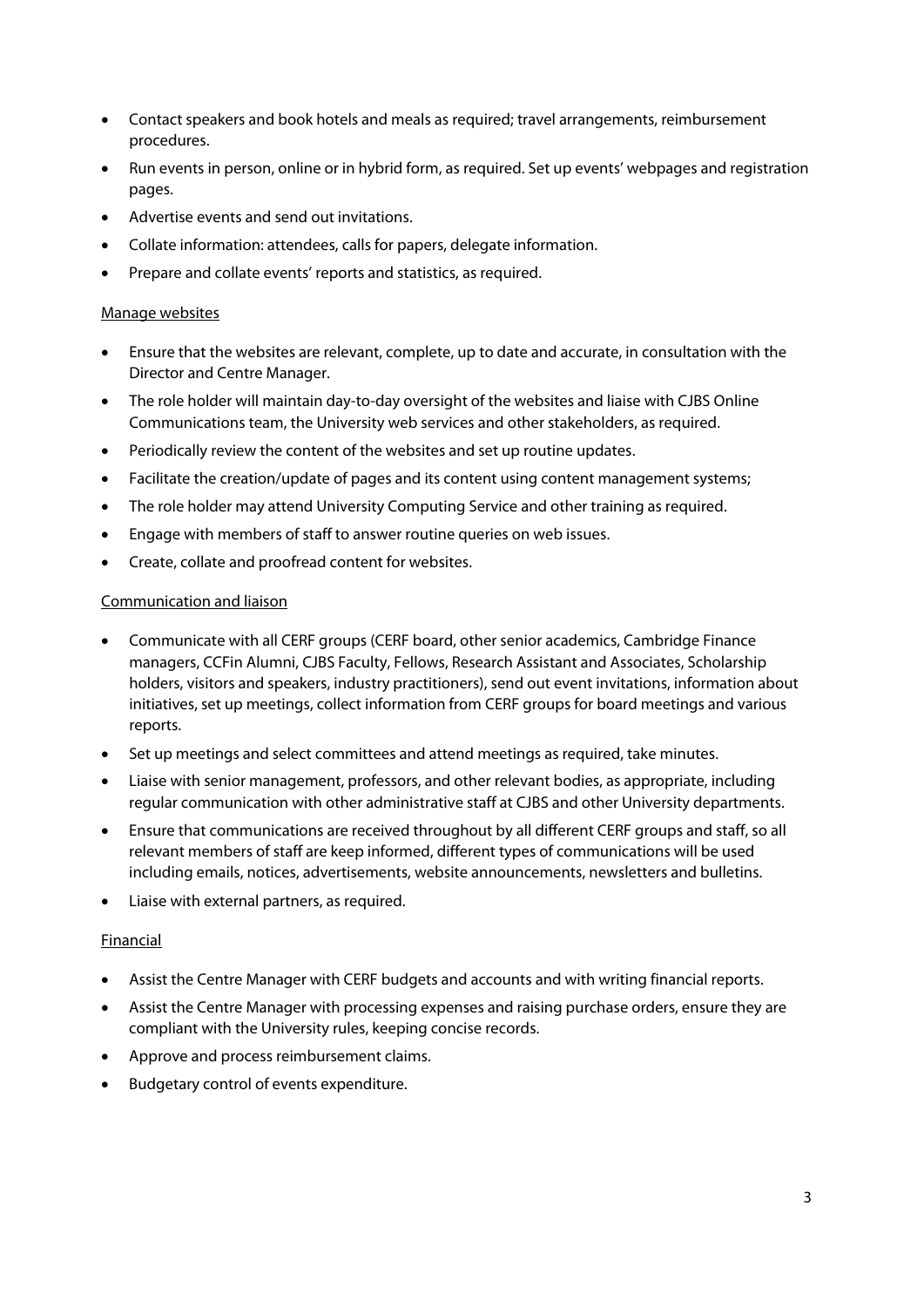Responsible for office supplies.

# The person

The ideal candidate should have the following qualities, skills, and attributes. You are asked to demonstrate how your own experience meets these requirements in the 'suitability for the role' section of the online application form:

- Educated to degree level, or equivalent.
- Ideally have experience and knowledge of the University of Cambridge and its procedures. Must have proven experience of operating at the similar level and of assisting and supporting at senior management/Director level.
- Experience of working on their own initiative in a University administration environment would be a distinct advantage.
- Event management experience.
- Experience of using contents management systems to manage websites.
- Budget skills.
- Analyse expenditure against budgets.
- Comprehensive IT skills including word processing, spreadsheet and database applications in addition to knowledge of website contents management, maintenance and writing.
- Experience of email, the use of a networked system.
- Minute taking skills.
- Excellent organisation skills.
- Ability to use own initiative and judgement and to be pro-active.
- Ability to work under pressure and meet deadlines.
- Ability to learn new skills quickly.
- Flexibility.
- Good time management and ability to prioritise a diverse and changing workload.
- Experience of website maintenance using contents management systems.
- Discretion.
- Accurate and numerate with the ability to understand accounting information and to summarise this for committees.
- Excellent interpersonal skills with an ability to deal with a wide range of people at all levels.
- High degree of literacy with experience of independently writing clear and concise documents and contents for the web site.
- Excellent organisational skills accuracy and attention to detail and ability to multi-task under pressure.
- Excellent verbal and written communication skills.
- Presentation skills, excellent spoken and written communication.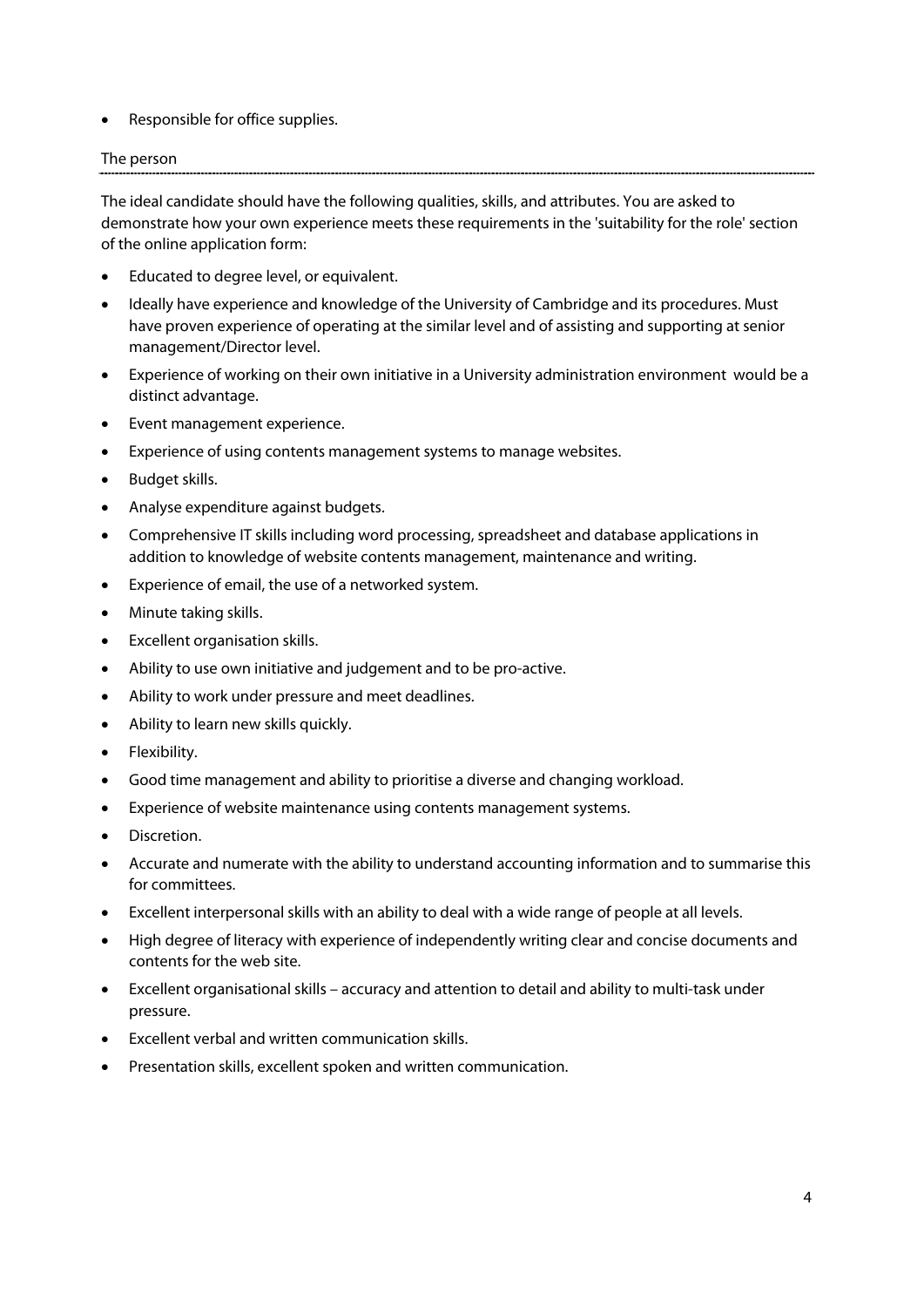- Able to self-teach using open-source resources. Considerable diplomacy and tact to deal with sensitive issues relating to faculty and other staff as well as students; ability to deal appropriately with confidential and sensitive information.
- Broad computer literacy is essential (including Microsoft Office spreadsheets, word processing, data management etc as well as webpage maintenance via contents management systems). Knowledge of Teams and Zoom is desirable.
- Experience in a relevant working environment, including practical and theoretical knowledge.
- Ability to conduct database and literature searches.
- An understanding of the organisational structure of the University is desirable.
- A confident and positive attitude.
- Supporting diversity.
- Must be self-motivated with a pro-active and flexible approach to the demands of the post and willing to assume responsibilities for a wide variety of complex issues.

#### Benefits

This is a full-time position working 36.5 hours per week. There will be a six-month probationary period. Holiday entitlement is 28 days per annum plus eight days of public holidays. The salary will be in the range £27,116-£31,406 per annum.

The full incremental salary range for the position is advertised in order to demonstrate the progression for the Grade. In the majority of cases appointments will be made at the Grade minimum; only in very specific exceptional circumstances can a higher salary be offered.

The University of Cambridge comprises more than 150 departments, faculties, schools, and other institutions, plus a central administration and 31 independent and autonomous Colleges. It is one of the world's oldest and most successful universities, with an outstanding reputation for academic achievement and research.

With excellent benefits, extensive learning opportunities and a stimulating and attractive environment, the University of Cambridge is a great place to work. Our employees are eligible for a wide range of competitive benefits and services. We give them access to numerous discounts on shopping, health care, financial services, and public transport. We also offer final salary pensions and tax-efficient bicycle and car lease schemes.

We have two nurseries and a holiday play scheme to help support those with childcare responsibilities and we offer various types of family-friendly leave to aid employees' work-life balance. In addition, we operate a number of initiatives to promote career development, health and well-being.

Further details can be found a[t www.admin.cam.ac.uk/offices/hr/staff/benefits.](http://www.admin.cam.ac.uk/offices/hr/staff/benefits/) There is also a range of information about living and working in Cambridge a[t www.jobs.cam.ac.uk.](http://www.jobs.cam.ac.uk/)

## Application arrangements

To submit an application for this vacancy, please search for this position on the University's Job Opportunities website at [www.jobs.cam.ac.uk](http://www.jobs.cam.ac.uk/) and click on the "Apply online" button at the bottom of the relevant job description. This will route you to the University's Web Recruitment System, where you